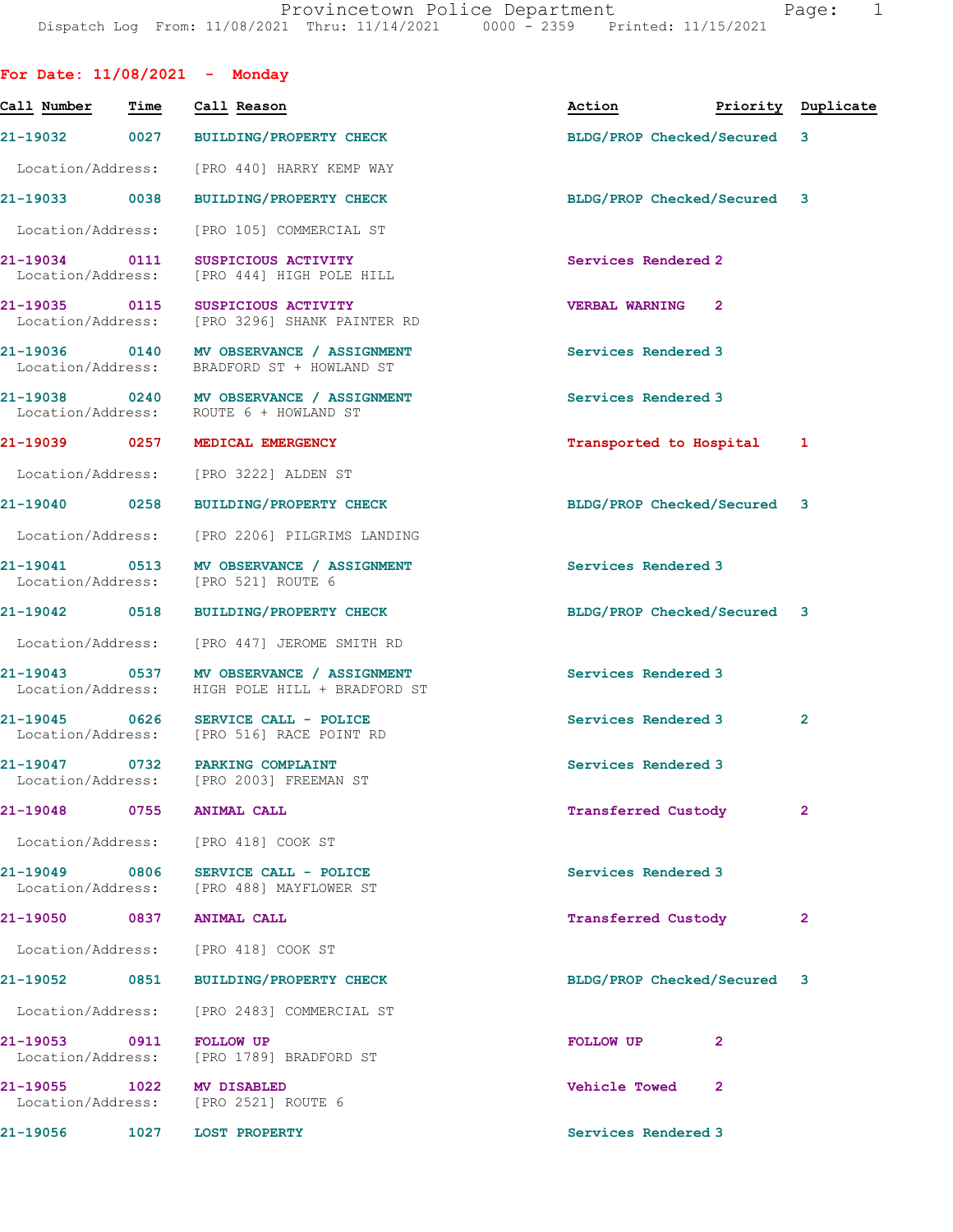|                                                 |      | Provincetown Police Department<br>Dispatch Log From: 11/08/2021 Thru: 11/14/2021 0000 - 2359 Printed: 11/15/2021 |                             | Page: 2 |  |
|-------------------------------------------------|------|------------------------------------------------------------------------------------------------------------------|-----------------------------|---------|--|
|                                                 |      | Location/Address: [PRO 542] SHANK PAINTER RD                                                                     |                             |         |  |
|                                                 |      | 21-19058 1103 PARKING COMPLAINT<br>Location/Address: CUDWORTH ST + COURT ST                                      | <b>GONE ON ARRIVAL 3</b>    |         |  |
|                                                 |      | 21-19060 1243 PARKING COMPLAINT<br>Location/Address: [PRO 58] BRADFORD ST                                        | Services Rendered 3         |         |  |
|                                                 |      | 21-19061 1332 HARASSMENT / THREATS<br>Location/Address: [PRO 1830] BRADFORD ST                                   | Services Rendered 2         |         |  |
|                                                 |      | 21-19062 1412 HARASSMENT / THREATS<br>Location/Address: [PRO 1830] BRADFORD ST                                   | Services Rendered 2         |         |  |
|                                                 |      | 21-19063 1428 SERVICE CALL - POLICE<br>Location/Address: [PRO 569] WINSLOW ST                                    | Services Rendered 3         |         |  |
|                                                 |      | 21-19064 1543 BUILDING/PROPERTY CHECK                                                                            | BLDG/PROP Checked/Secured 3 |         |  |
|                                                 |      | Location/Address: [PRO 175] COMMERCIAL ST                                                                        |                             |         |  |
|                                                 |      | 21-19065 1543 MV OBSERVANCE / ASSIGNMENT<br>Location/Address: ROUTE 6 + SNAIL RD                                 | Services Rendered 3         |         |  |
|                                                 |      | 21-19066 1551 MEDICAL EMERGENCY                                                                                  | Transported to Hospital 1   |         |  |
|                                                 |      | Location/Address: [PRO 440] HARRY KEMP WAY                                                                       |                             |         |  |
|                                                 |      | 21-19067 1621 BUILDING/PROPERTY CHECK                                                                            | BLDG/PROP Checked/Secured 3 |         |  |
|                                                 |      | Location/Address: [PRO 2512] JEROME SMITH RD                                                                     |                             |         |  |
|                                                 |      | 21-19069 1648 MV OBSERVANCE / ASSIGNMENT<br>Location/Address: ROUTE 6 + SNAIL RD                                 | Services Rendered 3         |         |  |
| 21-19071 1657 LOST PROPERTY                     |      | Location/Address: [PRO 542] SHANK PAINTER RD                                                                     | Services Rendered 3         |         |  |
| 21-19072<br>1659                                |      | MV STOP<br>Location/Address: [PRO 2479] ROUTE 6                                                                  | <b>VERBAL WARNING</b><br>3  |         |  |
| 21-19073 1716 MV STOP                           |      | Location/Address: [PRO 2479] ROUTE 6                                                                             | <b>VERBAL WARNING</b><br>3  |         |  |
|                                                 |      | 21-19074 1839 BUILDING/PROPERTY CHECK<br>Location/Address: [PRO 537] SHANK PAINTER RD                            | Services Rendered 3         |         |  |
| 21-19075                                        |      | 1847 MEDICAL EMERGENCY                                                                                           | Transported to Hospital 1   |         |  |
|                                                 |      | Location/Address: [PRO 1436] TREMONT ST                                                                          |                             |         |  |
| 21-19076 1854 MV COMPLAINT<br>Location/Address: |      | CONWELL ST + BRADFORD ST                                                                                         | <b>GONE ON ARRIVAL 2</b>    |         |  |
|                                                 |      | 21-19077 1945 MV OBSERVANCE / ASSIGNMENT<br>Location/Address: BRADFORD ST + HOWLAND ST                           | Services Rendered 3         |         |  |
| 21-19078                                        | 2046 | <b>BUILDING/PROPERTY CHECK</b>                                                                                   | Services Rendered 3         |         |  |

Location/Address: [PRO 569] WINSLOW ST

21-19080 2058 MV OBSERVANCE / ASSIGNMENT Services Rendered 3 Location/Address: BRADFORD ST + CONWELL ST

21-19081 2104 BUILDING/PROPERTY CHECK BLDG/PROP Checked/Secured 3

Location/Address: [PRO 182] COMMERCIAL ST

21-19082 2151 BUILDING/PROPERTY CHECK Services Rendered 3 Location/Address: [PRO 4041] BRADFORD ST

21-19083 2226 BUILDING/PROPERTY CHECK BLDG/PROP Checked/Secured 3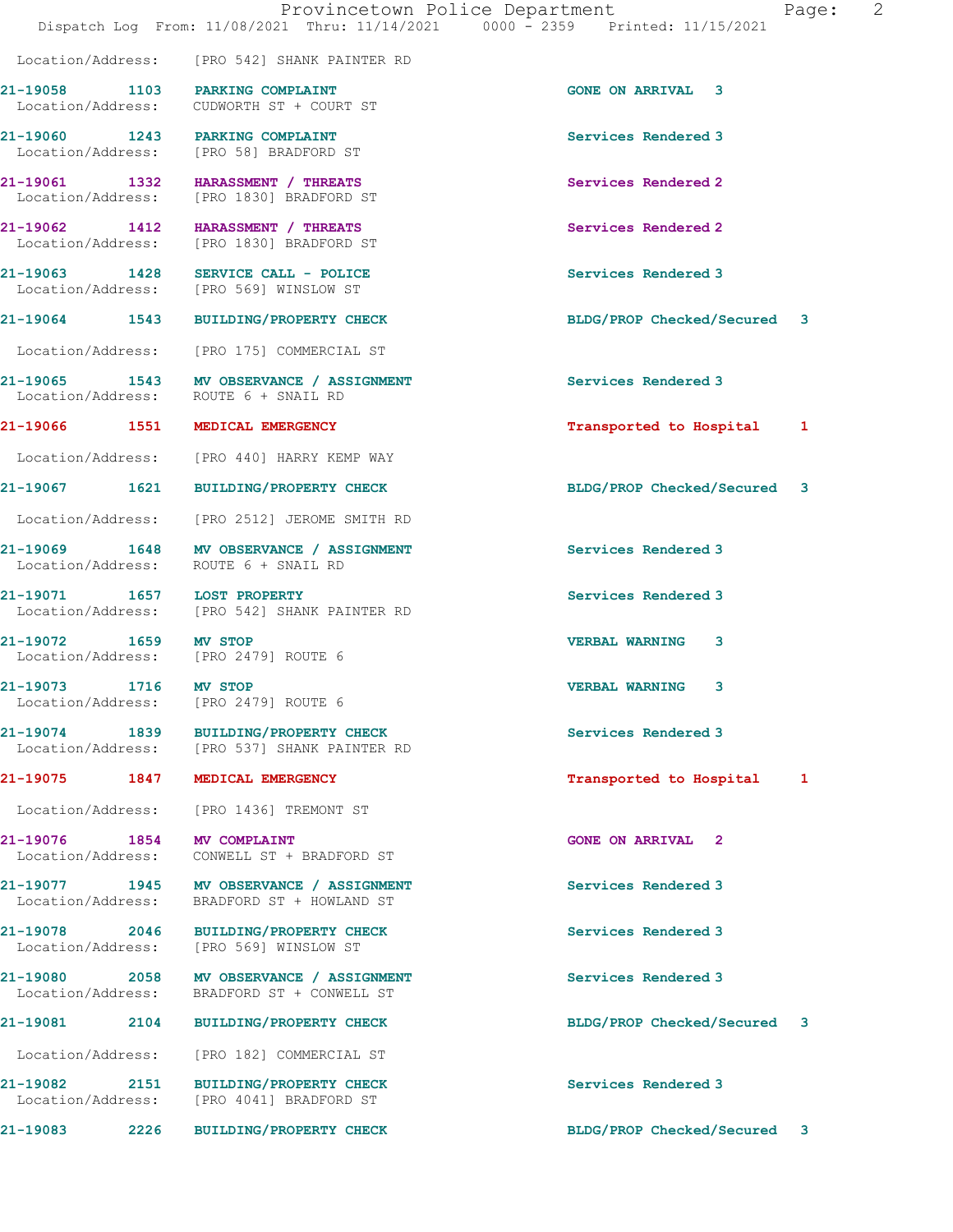| 'aqe: |
|-------|
|-------|

|                                  | Location/Address: [PRO 3430] COMMERCIAL ST                                                   |                             |   |
|----------------------------------|----------------------------------------------------------------------------------------------|-----------------------------|---|
|                                  | 21-19084 2348 BUILDING/PROPERTY CHECK                                                        | BLDG/PROP Checked/Secured 3 |   |
|                                  | Location/Address: [PRO 1952] COMMERCIAL ST                                                   |                             |   |
|                                  | 21-19085 2358 BUILDING/PROPERTY CHECK                                                        | BLDG/PROP Checked/Secured 3 |   |
|                                  | Location/Address: [PRO 4041] BRADFORD ST                                                     |                             |   |
| For Date: $11/09/2021$ - Tuesday |                                                                                              |                             |   |
| 21-19086 0003                    | BUILDING/PROPERTY CHECK<br>Location/Address: [PRO 3259] MACMILLAN WHARF                      | Services Rendered 3         |   |
|                                  | 21-19088 0010 MV OBSERVANCE / ASSIGNMENT<br>Location/Address: CONWELL ST + ROUTE 6           | Services Rendered 3         |   |
|                                  | 21-19089 0032 MV OBSERVANCE / ASSIGNMENT<br>Location/Address: SHANK PAINTER RD + BRADFORD ST | Services Rendered 3         |   |
| 21-19091 0120 ALARM - FIRE       |                                                                                              | Referred to Other Agency    | 1 |
|                                  | Location/Address: [PRO 396] COMMERCIAL ST                                                    |                             |   |
|                                  | 21-19092 0136 BUILDING/PROPERTY CHECK                                                        | BLDG/PROP Checked/Secured 3 |   |
|                                  | Location/Address: [PRO 2483] COMMERCIAL ST                                                   |                             |   |
|                                  | 21-19093 0151 MV OBSERVANCE / ASSIGNMENT<br>Location/Address: HOWLAND ST + BRADFORD ST       | Services Rendered 3         |   |
|                                  | 21-19094 0256 BUILDING/PROPERTY CHECK                                                        | BLDG/PROP Checked/Secured 3 |   |
|                                  | Location/Address: [PRO 1778] SHANK PAINTER RD                                                |                             |   |
|                                  | 21-19095 0257 BUILDING/PROPERTY CHECK<br>Location/Address: [PRO 3296] SHANK PAINTER RD       | Services Rendered 3         |   |
| 21-19096 0314                    | <b>BUILDING/PROPERTY CHECK</b>                                                               | BLDG/PROP Checked/Secured 3 |   |
|                                  | Location/Address: [PRO 447] JEROME SMITH RD                                                  |                             |   |
| 21-19097 0324                    | BUILDING/PROPERTY CHECK                                                                      | BLDG/PROP Checked/Secured 3 |   |
|                                  | Location/Address: [PRO 379] COMMERCIAL ST                                                    |                             |   |
|                                  | 21-19098 0506 MV OBSERVANCE / ASSIGNMENT<br>Location/Address: ROUTE 6 + SNAIL RD             | Services Rendered 3         |   |
|                                  | 21-19099 0506 BUILDING/PROPERTY CHECK<br>Location/Address: [PRO 2512] JEROME SMITH RD        | Services Rendered 3         |   |
|                                  | 21-19100 0509 MV OBSERVANCE / ASSIGNMENT<br>Location/Address: BRADFORD ST + RYDER ST         | Services Rendered 3         |   |
| 21-19101 0513 HAZARDS            | Location/Address: ROUTE 6 + SNAIL RD                                                         | Removed Hazard 2            |   |
|                                  | 21-19102 0555 MV OBSERVANCE / ASSIGNMENT<br>Location/Address: [PRO 3287] ROUTE 6             | Services Rendered 3         |   |
|                                  | 21-19104 0627 FLIGHT COVERAGE<br>Location/Address: [PRO 516] RACE POINT RD                   | Services Rendered 3         |   |
| 21-19105 0657 FOLLOW UP          | Location/Address: [PRO 542] SHANK PAINTER RD                                                 | SPOKEN TO 2                 |   |
| 21-19106 0800 MV COLLISION       |                                                                                              | Transported to Hospital     | 1 |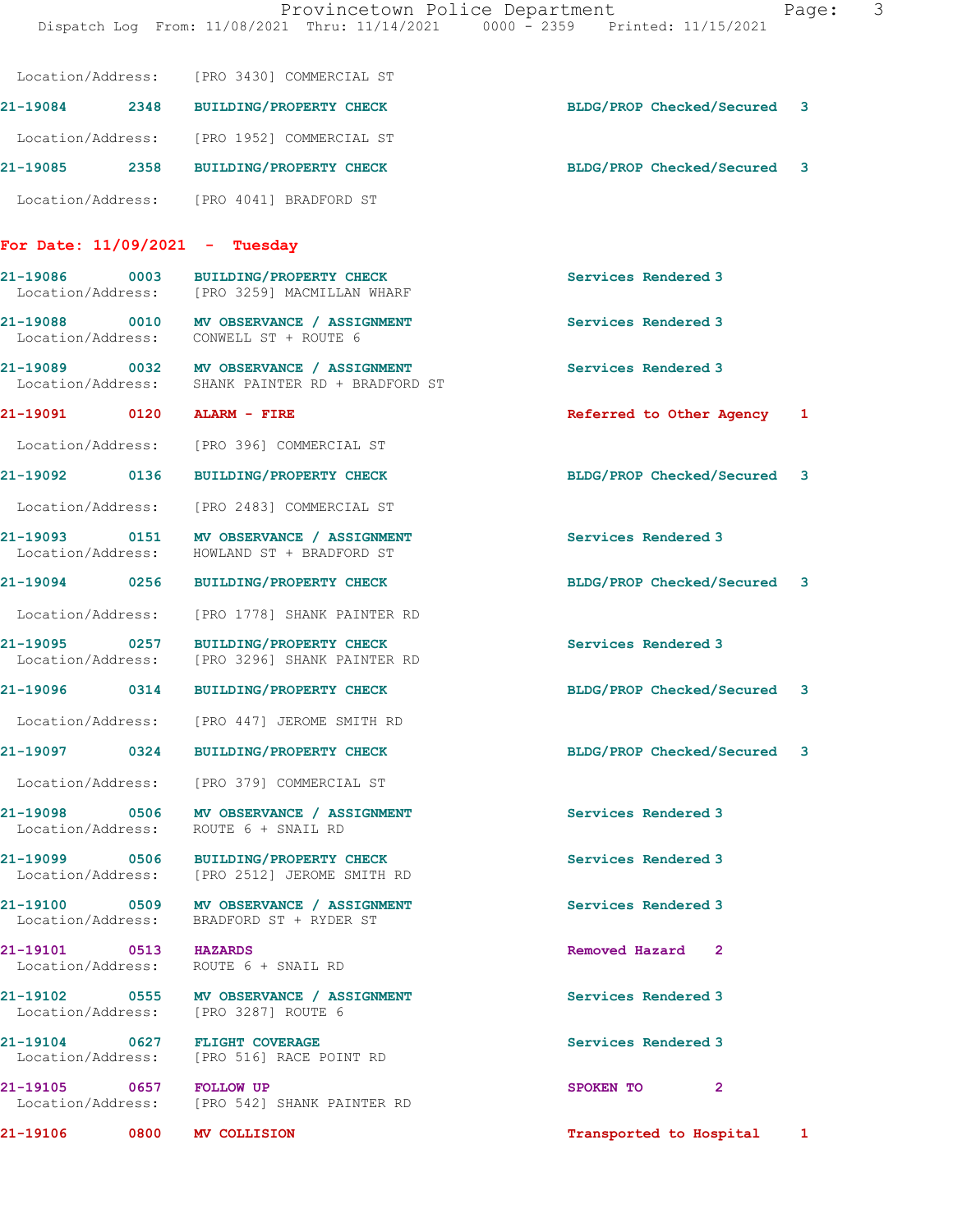Location/Address: ROUTE 6 + SNAIL RD Refer To Accident: 21-91-AC

21-19107 0808 SERVICE CALL - POLICE 3 Location/Address: [PRO 569] WINSLOW ST

21-19108 0824 ASSIST DEPARTMENT / MUTUAL AID Services Rendered 3 Location/Address: [PRO 542] SHANK PAINTER RD

21-19110 1014 LARCENY / FORGERY / FRAUD Services Rendered 2 Location/Address: [PRO 312] COMMERCIAL ST

21-19111 1023 MEDICAL EMERGENCY **12.1 CONTRACT 12.1** Transported to Hospital 1

Location/Address: [PRO 1740] BRADFORD ST EXT

21-19113 1055 TRAFFIC CONTROL Services Rendered 3 Location/Address: NICKERSON ST

Location/Address: [PRO 3222] ALDEN ST

21-19117 1212 MV DISABLED GONE ON ARRIVAL 2 Location/Address: ROUTE 6 + SNAIL RD

21-19118 1354 911 - GENERAL Services Rendered 1 Location/Address: LAW ST + COMMERCIAL ST

21-19120 1434 SERVICE CALL - POLICE Services Rendered 3 Location/Address: [PRO 569] WINSLOW ST

21-19121 1437 PARKING COMPLAINT Services Rendered 3 Location/Address: CUDWORTH ST + COURT ST

Location/Address: [PRO 2281] COMMERCIAL ST

21-19123 1507 SERVE WARRANT GONE ON ARRIVAL 3 [PRO 1789] BRADFORD ST

21-19125 1602 MV OBSERVANCE / ASSIGNMENT Services Rendered 3 Location/Address: [PRO 3440] ROUTE 6

21-19126 1645 MEDICAL EMERGENCY Transported to Hospital 1

Location/Address: [PRO 440] HARRY KEMP WAY

21-19127 1723 BUILDING/PROPERTY CHECK BLDG/PROP Checked/Secured 3 Location/Address: [PRO 3259] MACMILLAN WHARF

21-19128 1748 SERVE WARRANT 121-19128 1748 SERVE WARRANT Arrest(s) Made 3 [PRO 1789] BRADFORD ST Refer To Arrest: 21-201-AR

Location/Address: AUNT SUKEYS WAY

21-19131 1939 BUILDING/PROPERTY CHECK BLDG/PROP Checked/Secured 3 Location/Address: [PRO 175] COMMERCIAL ST

Location/Address: [PRO 542] SHANK PAINTER RD

21-19134 2116 BUILDING/PROPERTY CHECK Services Rendered 3 Location/Address: [PRO 2493] BRADFORD ST

21-19115 1139 MEDICAL EMERGENCY Transported to Hospital 1

21-19122 1444 ALARM - GENERAL False Alarm 1

21-19129 1749 HAZARDS Referred to Other Agency 2

21-19133 2052 MEDICAL EMERGENCY Transported to Hospital 1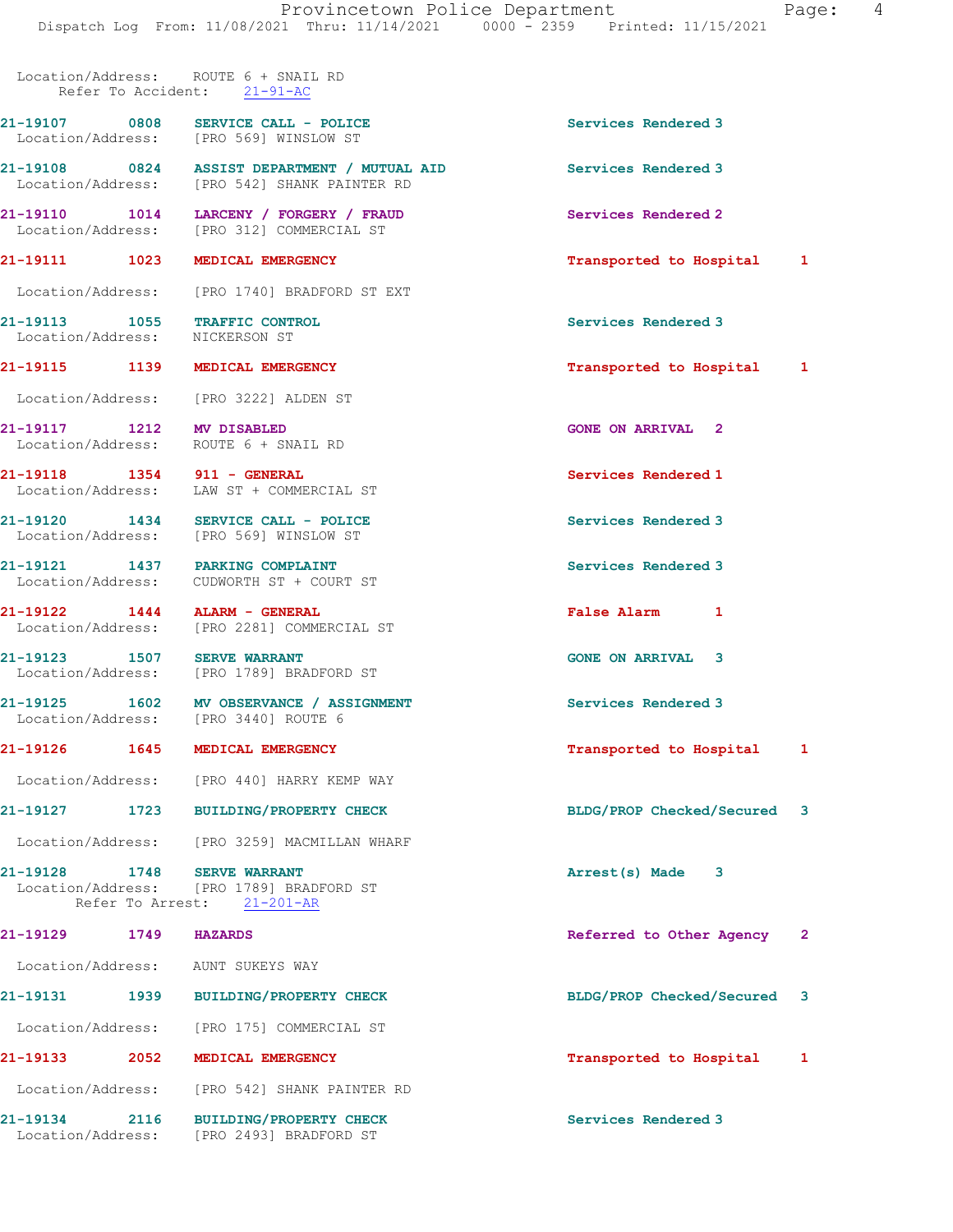|                                    | 21-19135 2124 BUILDING/PROPERTY CHECK<br>Location/Address: [PRO 530] SHANK PAINTER RD            | Services Rendered 3         |
|------------------------------------|--------------------------------------------------------------------------------------------------|-----------------------------|
|                                    | 21-19136 2210 MV OBSERVANCE / ASSIGNMENT<br>Location/Address: BRADFORD ST + RYDER ST             | Services Rendered 3         |
|                                    | 21-19137 2236 BUILDING/PROPERTY CHECK                                                            | BLDG/PROP Checked/Secured 3 |
|                                    | Location/Address: [PRO 519] RACE POINT RD                                                        |                             |
| For Date: 11/10/2021 - Wednesday   |                                                                                                  |                             |
| 21-19139 0023                      | <b>BUILDING/PROPERTY CHECK</b><br>Location/Address: [PRO 3259] MACMILLAN WHARF                   | Services Rendered 3         |
|                                    | 21-19140 0035 BUILDING/PROPERTY CHECK                                                            | BLDG/PROP Checked/Secured 3 |
|                                    | Location/Address: [PRO 1780] JOHNSON ST                                                          |                             |
| 21-19142 0103                      | MV STOP                                                                                          | Citation / Warning Issued 3 |
| Location/Address:                  | [PRO 3431] COMMERCIAL ST                                                                         |                             |
|                                    | 21-19143 0123 BUILDING/PROPERTY CHECK<br>Location/Address: [PRO 447] JEROME SMITH RD             | Services Rendered 3         |
|                                    | 21-19144 0131 MV OBSERVANCE / ASSIGNMENT<br>Location/Address: BRADFORD ST + RYDER ST             | Services Rendered 3         |
| 21-19145 0205                      | MV STOP<br>Location/Address: [PRO 550] STANDISH ST                                               | <b>VERBAL WARNING 3</b>     |
|                                    | 21-19146 0241 BUILDING/PROPERTY CHECK<br>Location/Address: [PRO 3430] COMMERCIAL ST              | Services Rendered 3         |
| 21-19147 0250                      | <b>BUILDING/PROPERTY CHECK</b>                                                                   | BLDG/PROP Checked/Secured 3 |
|                                    | Location/Address: [PRO 1638] COMMERCIAL ST                                                       |                             |
|                                    | 21-19148 0300 MV OBSERVANCE / ASSIGNMENT<br>Location/Address: COMMERCIAL ST + COMMODORE AVE      | Services Rendered 3         |
| 21-19149 0350<br>Location/Address: | <b>MV STOP</b><br>[PRO 3313] STANDISH ST                                                         | <b>VERBAL WARNING</b><br>3  |
|                                    | 21-19150 0354 BUILDING/PROPERTY CHECK                                                            | BLDG/PROP Checked/Secured 3 |
|                                    | Location/Address: [PRO 1778] SHANK PAINTER RD                                                    |                             |
|                                    | 21-19151 0423 MEDICAL EMERGENCY<br>Location/Address: [PRO 1463] COMMERCIAL ST                    | PATIENT REFUSAL 1           |
|                                    | Location/Address: BRADFORD ST + RYDER ST                                                         | Services Rendered 3         |
|                                    | 21-19153 0529 MV OBSERVANCE / ASSIGNMENT<br>Location/Address: SHANK PAINTER RD + JEROME SMITH RD | Services Rendered 3         |
|                                    | 21-19154 0609 BUILDING/PROPERTY CHECK<br>Location/Address: TIN PAN ALLEY RD                      | Services Rendered 3         |
| 21-19155 0622 FLIGHT COVERAGE      | Location/Address: [PRO 516] RACE POINT RD                                                        | Services Rendered 3         |
|                                    | Location/Address: [PRO 488] MAYFLOWER ST                                                         | Services Rendered 3         |
|                                    | 21-19158 0808 COMPLAINT - GENERAL<br>Location/Address: [PRO 637] BRADFORD ST                     | Services Rendered 3         |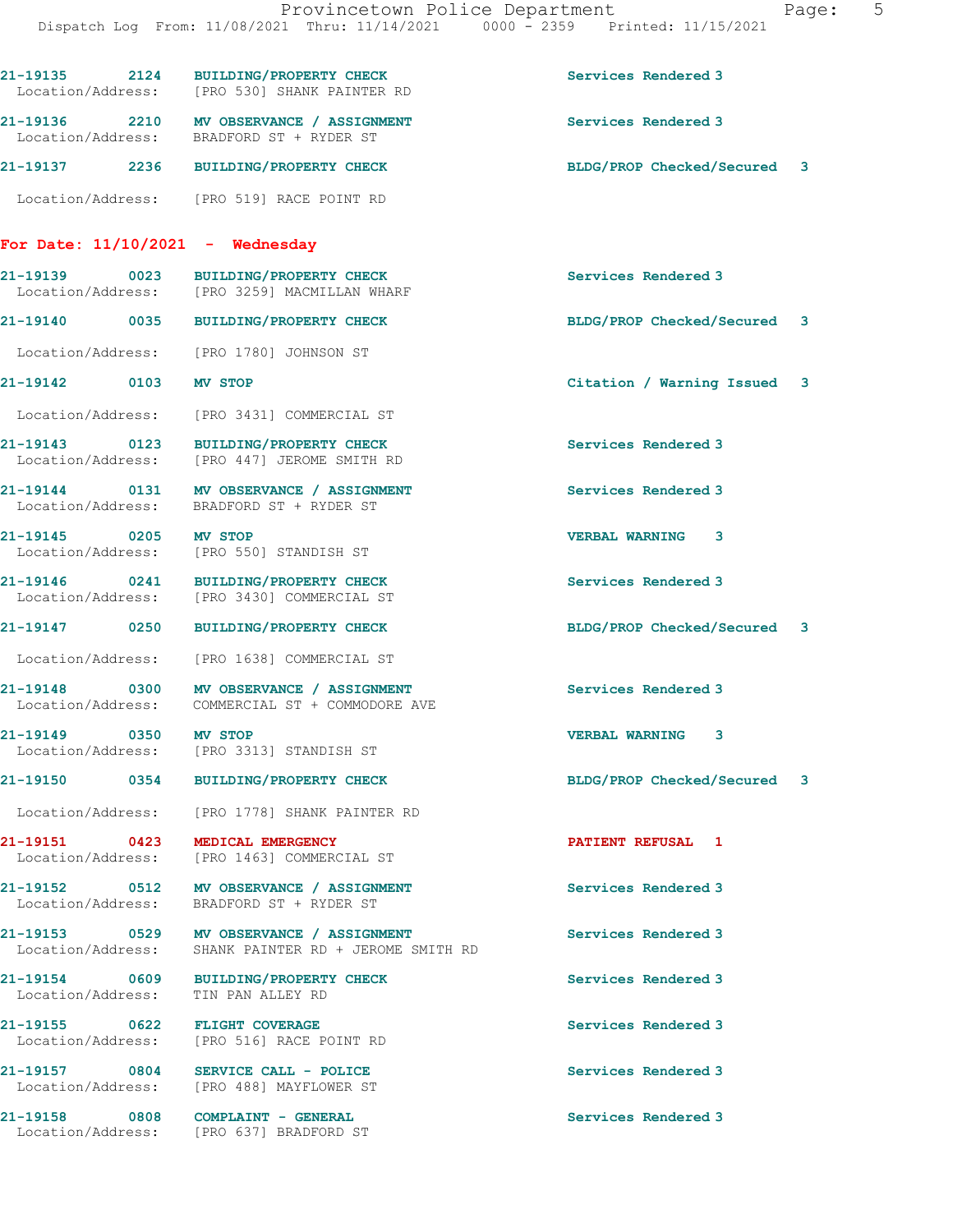21-19159 0817 ESCORT / TRANSPORT Transferred Custody 3 Location/Address: [ORL 1] ROCK HARBOR RD Refer To Arrest: 21-201-AR 21-19160 0818 SERVICE CALL - POLICE Services Rendered 3 Location/Address: [PRO 569] WINSLOW ST 21-19164 0855 MV STOP VERBAL WARNING 3 Location/Address: [PRO 3670] SHANK PAINTER RD 21-19166 0927 LOST PROPERTY Services Rendered 3 Location/Address: [PRO 542] SHANK PAINTER RD 21-19168 1003 MV OBSERVANCE / ASSIGNMENT Services Rendered 3 Location/Address: [PRO 4136] BRADFORD ST 21-19199 1100 ASSIST DEPARTMENT / MUTUAL AID Referred to Other Agency 3 Location/Address: [PRO 2499] RACE POINT RD 21-19174 1153 SUSPICIOUS ACTIVITY Referred to Other Agency 2 Location/Address: [PRO 542] SHANK PAINTER RD 21-19175 1506 SERVICE CALL - POLICE Services Rendered 3 Location/Address: [PRO 569] WINSLOW ST 21-19176 1511 MV COLLISION Services Rendered 1 Location/Address: [PRO 440] HARRY KEMP WAY 21-19178 1610 MV OBSERVANCE / ASSIGNMENT Services Rendered 3 Location/Address: [PRO 3440] ROUTE 6 21-19179 1615 BUILDING/PROPERTY CHECK Services Rendered 3 Location/Address: [PRO 2499] RACE POINT RD 21-19180 1616 MV STOP VERBAL WARNING 3 Location/Address: ROUTE 6 + SNAIL RD 21-19181 1622 LOST PROPERTY Services Rendered 3 [PRO 399] COMMERCIAL ST 21-19183 1705 MV STOP VERBAL WARNING 3 Location/Address: [PRO 3912] SHANK PAINTER RD 21-19184 1736 MV OBSERVANCE / ASSIGNMENT Services Rendered 3 Location/Address: BRADFORD ST + HOWLAND ST 21-19186 1826 MV STOP VERBAL WARNING 3 Location/Address: [PRO 37] BRADFORD ST 21-19187 1851 BUILDING/PROPERTY CHECK Services Rendered 3 [PRO 2977] COMMERCIAL ST 21-19188 1940 BUILDING/PROPERTY CHECK Services Rendered 3 Location/Address: [PRO 537] SHANK PAINTER RD 21-19189 1959 MV OBSERVANCE / ASSIGNMENT Services Rendered 3 Location/Address: BRADFORD ST + RYDER ST 21-19190 2028 SUSPICIOUS ACTIVITY Services Rendered 2 Location/Address: [PRO 488] MAYFLOWER ST 21-19191 2030 BUILDING/PROPERTY CHECK Services Rendered 3 Location/Address: [PRO 444] HIGH POLE HILL 21-19192 2032 BUILDING/PROPERTY CHECK BLDG/PROP Checked/Secured 3

Location/Address: [PRO 488] MAYFLOWER ST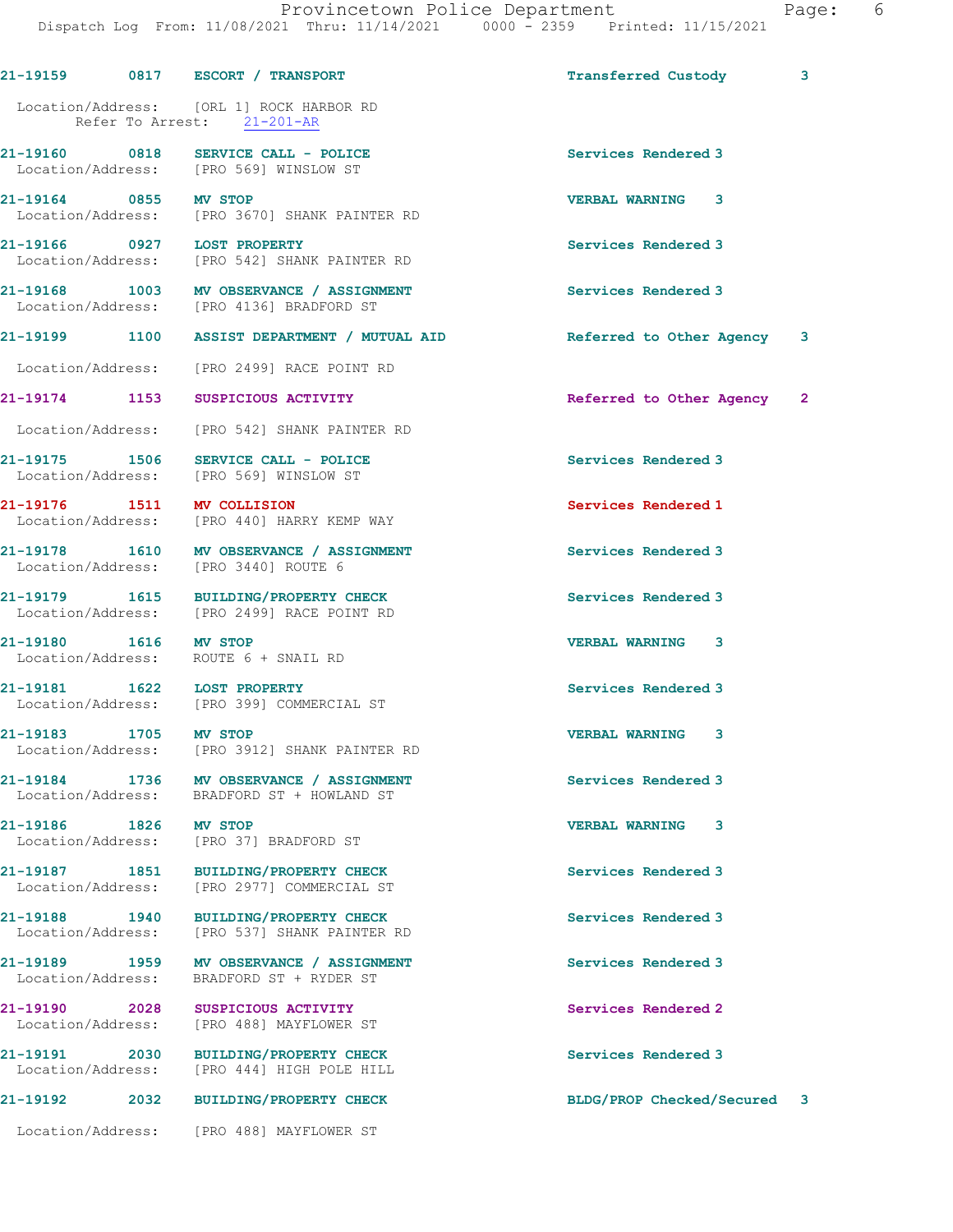|                                    |      | 21-19193 2041 MV OBSERVANCE / ASSIGNMENT<br>Location/Address: SANDY HILL LN + ROUTE 6                         | Services Rendered 3         |              |              |
|------------------------------------|------|---------------------------------------------------------------------------------------------------------------|-----------------------------|--------------|--------------|
|                                    |      | 21-19194 2049 MV OBSERVANCE / ASSIGNMENT<br>Location/Address: [PRO 4165] SHANK PAINTER RD                     | Services Rendered 3         |              |              |
| 21-19195 2132 911 - GENERAL        |      | Location/Address: [PRO 1953] COMMERCIAL ST<br>Refer To Arrest: 21-202-AR                                      | Arrest(s) Made 1            |              |              |
|                                    |      | 21-19196 2144 ASSIST DEPARTMENT / MUTUAL AID<br>Location/Address: [TRU 310] ROUTE 6                           | Services Rendered 3         |              |              |
|                                    |      | 21-19197 2213 MEDICAL EMERGENCY<br>Location/Address: [PRO 542] SHANK PAINTER RD<br>Refer To Arrest: 21-202-AR | <b>PATIENT REFUSAL 1</b>    |              |              |
|                                    |      | 21-19198 2253 MEDICAL EMERGENCY<br>Location/Address: [PRO 542] SHANK PAINTER RD<br>Refer To Arrest: 21-202-AR | <b>PATIENT REFUSAL 1</b>    |              |              |
| For Date: $11/11/2021$ - Thursday  |      |                                                                                                               |                             |              |              |
| 21-19200 0011 FOLLOW UP            |      | Location/Address: [PRO 165] COMMERCIAL ST<br>Refer To Arrest: 21-202-AR                                       | Services Rendered 2         |              |              |
|                                    |      | 21-19201 0018 BUILDING/PROPERTY CHECK<br>Location/Address: [PRO 3259] MACMILLAN WHARF                         | Services Rendered 3         |              |              |
|                                    |      | 21-19203 0049 BUILDING/PROPERTY CHECK<br>Location/Address: [PRO 2206] PILGRIMS LANDING                        | Services Rendered 3         |              |              |
| 21-19204 0100                      |      | <b>TRESPASS</b><br>Location/Address: [PRO 253] COMMERCIAL ST                                                  | SPOKEN TO 2                 |              |              |
|                                    |      | 21-19205 0141 BUILDING/PROPERTY CHECK<br>Location/Address: [PRO 2520] PRINCE ST                               | Services Rendered 3         |              |              |
|                                    |      | 21-19207 0153 MV OBSERVANCE / ASSIGNMENT<br>Location/Address: BRADFORD ST + RYDER ST                          | Services Rendered 3         |              |              |
|                                    |      | 21-19208 0226 BUILDING/PROPERTY CHECK                                                                         | BLDG/PROP Checked/Secured 3 |              |              |
| Location/Address:                  |      | [PRO 1638] COMMERCIAL ST                                                                                      |                             |              |              |
| 21-19209                           | 0301 | <b>BUILDING/PROPERTY CHECK</b>                                                                                | BLDG/PROP Checked/Secured 3 |              |              |
|                                    |      | Location/Address: [PRO 519] RACE POINT RD                                                                     |                             |              |              |
| 21-19210 0310<br>Location/Address: |      | MV OBSERVANCE / ASSIGNMENT<br>ROUTE 6 + SNAIL RD                                                              | Services Rendered 3         |              |              |
| 21-19211 0328                      |      | <b>BUILDING/PROPERTY CHECK</b><br>Location/Address: [PRO 3318] CEMETERY RD                                    | Services Rendered 3         |              |              |
| 21-19212 0329<br>Location/Address: |      | MEDICAL EMERGENCY<br>[PRO 943] HARRY KEMP WAY                                                                 | PATIENT REFUSAL 1           |              |              |
| 21-19213 0330<br>Location/Address: |      | SUSPICIOUS ACTIVITY<br>[PRO 3318] CEMETERY RD                                                                 | Services Rendered 2         |              |              |
| 21-19214 0523<br>Location/Address: |      | MV OBSERVANCE / ASSIGNMENT<br>ROUTE 6 + SHANK PAINTER RD                                                      | Services Rendered 3         |              |              |
| 21-19215 0624                      |      | SERVICE CALL - POLICE<br>Location/Address: [PRO 516] RACE POINT RD                                            | Services Rendered 3         |              | $\mathbf{2}$ |
| 21-19217                           | 0908 | <b>HAZARDS</b>                                                                                                | Unfounded                   | $\mathbf{2}$ |              |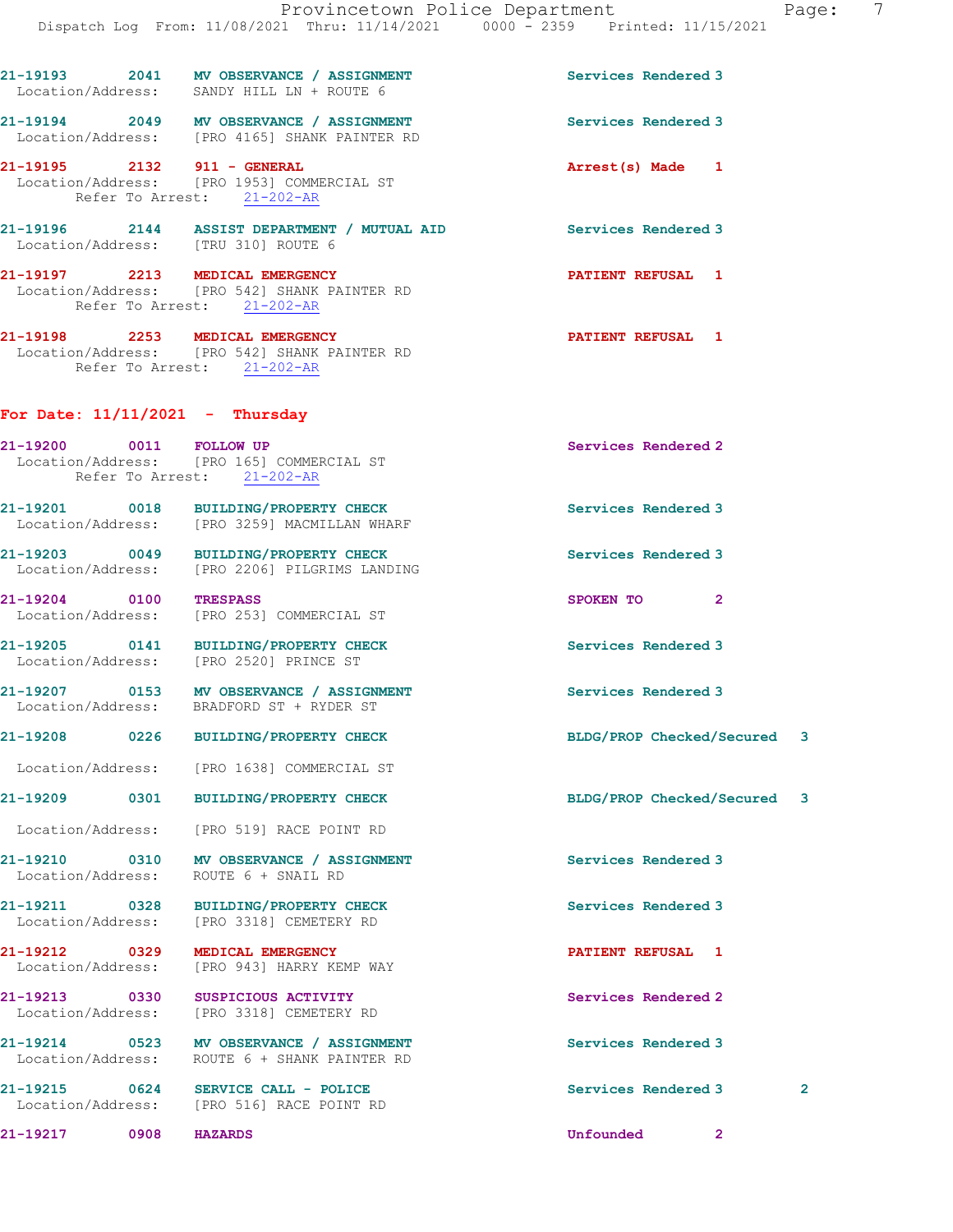|                                      | Dispatch Log From: 11/08/2021 Thru: 11/14/2021 0000 - 2359 Printed: 11/15/2021         | Provincetown Police Department<br>Pac |
|--------------------------------------|----------------------------------------------------------------------------------------|---------------------------------------|
|                                      | Location/Address: [PRO 58] BRADFORD ST                                                 |                                       |
| 21-19218 0914 ALARM - GENERAL        | Location/Address: [PRO 4173] COMMERCIAL ST                                             | False Alarm 1                         |
| 21-19221 1030 ALARM - GENERAL        | Location/Address: [PRO 3204] COMMERCIAL ST                                             | Services Rendered 1                   |
|                                      | 21-19223 1041 LOST PROPERTY<br>Location/Address: [PRO 542] SHANK PAINTER RD            | Services Rendered 3                   |
| Refer To Arrest: 21-202-AR           | 21-19225 1237 MEDICAL EMERGENCY<br>Location/Address: [PRO 542] SHANK PAINTER RD        | Services Rendered 1                   |
| 21-19226 1257 LOST PROPERTY          | Location/Address: [PRO 542] SHANK PAINTER RD                                           | Services Rendered 3                   |
| 21-19228 1509 MEDICAL EMERGENCY      | Location/Address: [PRO 2880] COURT ST                                                  | PATIENT REFUSAL 1                     |
|                                      | 21-19233 1642 BUILDING/PROPERTY CHECK<br>Location/Address: [PRO 106] COMMERCIAL ST     | Services Rendered 3                   |
| Location/Address: [PRO 3440] ROUTE 6 | 21-19236 1749 MV OBSERVANCE / ASSIGNMENT                                               | Services Rendered 3                   |
| 21-19237 1758 MV STOP                | Location/Address: ROUTE 6 + SNAIL RD                                                   | <b>VERBAL WARNING 3</b>               |
|                                      | 21-19238 1836 BUILDING/PROPERTY CHECK<br>Location/Address: [PRO 537] SHANK PAINTER RD  | Services Rendered 3                   |
| Refer To Arrest: 21-202-AR           | 21-19239 1915 MEDICAL EMERGENCY<br>Location/Address: [PRO 542] SHANK PAINTER RD        | <b>PATIENT REFUSAL 1</b>              |
|                                      | 21-19240 1952 MV OBSERVANCE / ASSIGNMENT<br>Location/Address: ROUTE 6 + CONWELL ST     | Services Rendered 3                   |
|                                      | 21-19241 2000 BUILDING/PROPERTY CHECK<br>Location/Address: [PRO 2540] RACE POINT RD    | Services Rendered 3                   |
|                                      | 21-19242 2005 MV OBSERVANCE / ASSIGNMENT<br>Location/Address: HOWLAND ST + BRADFORD ST | Services Rendered 3                   |
|                                      | 21-19243 2007 BUILDING/PROPERTY CHECK<br>Location/Address: [PRO 517] RACE POINT RD     | Services Rendered 3                   |
|                                      | 21-19244 2030 MV OBSERVANCE / ASSIGNMENT<br>Location/Address: BRADFORD ST + RYDER ST   | Services Rendered 3                   |
| 21-19245 2112 MV STOP                | Location/Address: [PRO 3296] SHANK PAINTER RD                                          | <b>VERBAL WARNING</b><br>3            |
| 21-19246<br>2129                     | MV STOP                                                                                | Citation / Warning Issued 3           |
|                                      | Location/Address: BRADFORD ST + WINTHROP ST                                            |                                       |
| Location/Address:                    | 21-19247 2141 BUILDING/PROPERTY CHECK<br>[PRO 530] SHANK PAINTER RD                    | Services Rendered 3                   |
| 21-19249                             | 2225 BUILDING/PROPERTY CHECK                                                           | BLDG/PROP Checked/Secured 3           |
|                                      | Location/Address: [PRO 1952] COMMERCIAL ST                                             |                                       |
| 21-19250<br>2242                     | <b>BUILDING/PROPERTY CHECK</b>                                                         | BLDG/PROP Checked/Secured 3           |
|                                      | Location/Address: [PRO 519] RACE POINT RD                                              |                                       |

age: 8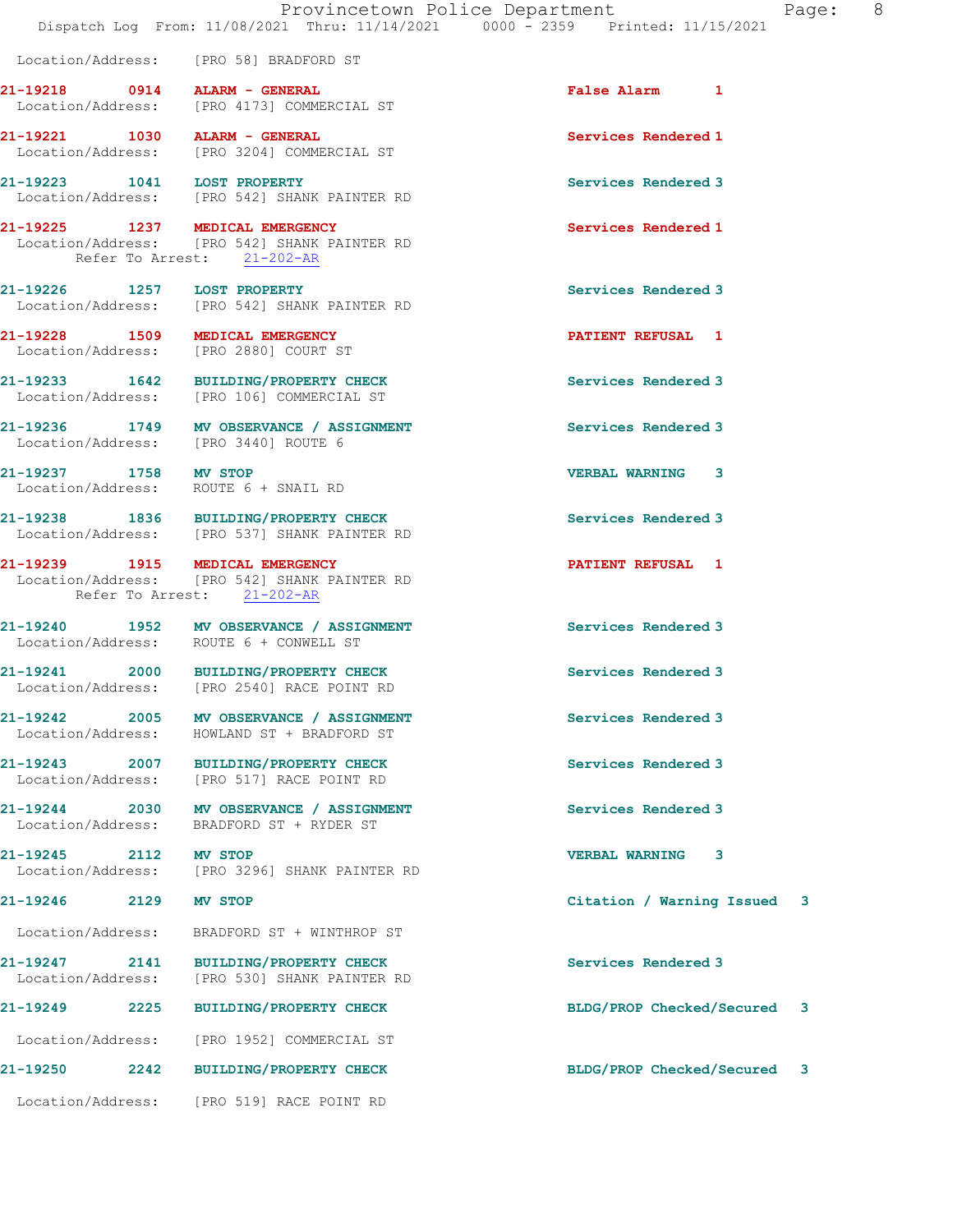| For Date: $11/12/2021$ - Friday |      |                                                                                                               |                             |   |
|---------------------------------|------|---------------------------------------------------------------------------------------------------------------|-----------------------------|---|
|                                 |      | 21-19252 0041 BUILDING/PROPERTY CHECK                                                                         | BLDG/PROP Checked/Secured 3 |   |
|                                 |      | Location/Address: [PRO 1638] COMMERCIAL ST                                                                    |                             |   |
|                                 |      | 21-19253 0128 MV OBSERVANCE / ASSIGNMENT<br>Location/Address: CONWELL ST + ROUTE 6                            | Services Rendered 3         |   |
|                                 |      | 21-19254 0130 MV OBSERVANCE / ASSIGNMENT<br>Location/Address: BRADFORD ST + HOWLAND ST                        | Services Rendered 3         |   |
|                                 |      | 21-19255 0209 BUILDING/PROPERTY CHECK                                                                         | BLDG/PROP Checked/Secured 3 |   |
|                                 |      | Location/Address: [PRO 4041] BRADFORD ST                                                                      |                             |   |
| 21-19256 0221                   |      | BUILDING/PROPERTY CHECK                                                                                       | BLDG/PROP Checked/Secured 3 |   |
|                                 |      | Location/Address: [PRO 2206] PILGRIMS LANDING                                                                 |                             |   |
| 21-19257 0255                   |      | BUILDING/PROPERTY CHECK<br>Location/Address: [PRO 3259] MACMILLAN WHARF                                       | Services Rendered 3         |   |
|                                 |      | 21-19258 0423 BUILDING/PROPERTY CHECK                                                                         | BLDG/PROP Checked/Secured 3 |   |
|                                 |      | Location/Address: [PRO 530] SHANK PAINTER RD                                                                  |                             |   |
| 21-19259 0509                   |      | <b>BUILDING/PROPERTY CHECK</b><br>Location/Address: [PRO 3296] SHANK PAINTER RD                               | Services Rendered 3         |   |
|                                 |      | 21-19260 0540 BUILDING/PROPERTY CHECK                                                                         | BLDG/PROP Checked/Secured 3 |   |
|                                 |      | Location/Address: [PRO 2543] MACMILLAN WHARF                                                                  |                             |   |
|                                 |      | 21-19262 0621 SERVICE CALL - POLICE<br>Location/Address: [PRO 516] RACE POINT RD                              | Services Rendered 3         | 1 |
|                                 |      | 21-19264 0750 MEDICAL EMERGENCY<br>Location/Address: [PRO 542] SHANK PAINTER RD<br>Refer To Arrest: 21-202-AR | Services Rendered 1         |   |
|                                 |      | 21-19265 0802 ESCORT / TRANSPORT                                                                              | Transferred Custody         | 3 |
|                                 |      | Location/Address: [PRO 542] SHANK PAINTER RD                                                                  |                             |   |
| Location/Address: ATKINS LN     |      | 21-19266 0808 PARKING COMPLAINT                                                                               | Services Rendered 3         |   |
|                                 |      | 21-19267 0813 SERVICE CALL - POLICE<br>Location/Address: [PRO 569] WINSLOW ST                                 | Services Rendered 3         |   |
|                                 |      | 21-19270 0846 MEDICAL EMERGENCY                                                                               | Transported to Hospital 1   |   |
|                                 |      | Location/Address: [PRO 1266] NELSON AVE                                                                       |                             |   |
| 21-19271 0957 MV COLLISION      |      | Location/Address: [PRO 526] RYDER ST EXT                                                                      | Services Rendered 1         |   |
| 21-19272 1129                   |      | <b>ANIMAL CALL</b><br>Location/Address: [PRO 1402] NELSON AVE                                                 | Services Rendered 2         |   |
|                                 |      | 21-19273 1140 BUILDING/PROPERTY CHECK<br>Location/Address: [PRO 2977] COMMERCIAL ST                           | Services Rendered 3         |   |
|                                 |      | 21-19274 1210 MV OBSERVANCE / ASSIGNMENT<br>Location/Address: ROUTE 6 + SNAIL RD                              | Services Rendered 3         |   |
|                                 |      | 21-19275 1257 LARCENY / FORGERY / FRAUD<br>Location/Address: [PRO 4174] COMMERCIAL ST                         | Services Rendered 2         |   |
| 21-19276                        | 1303 | BUILDING/PROPERTY CHECK                                                                                       | Services Rendered 3         |   |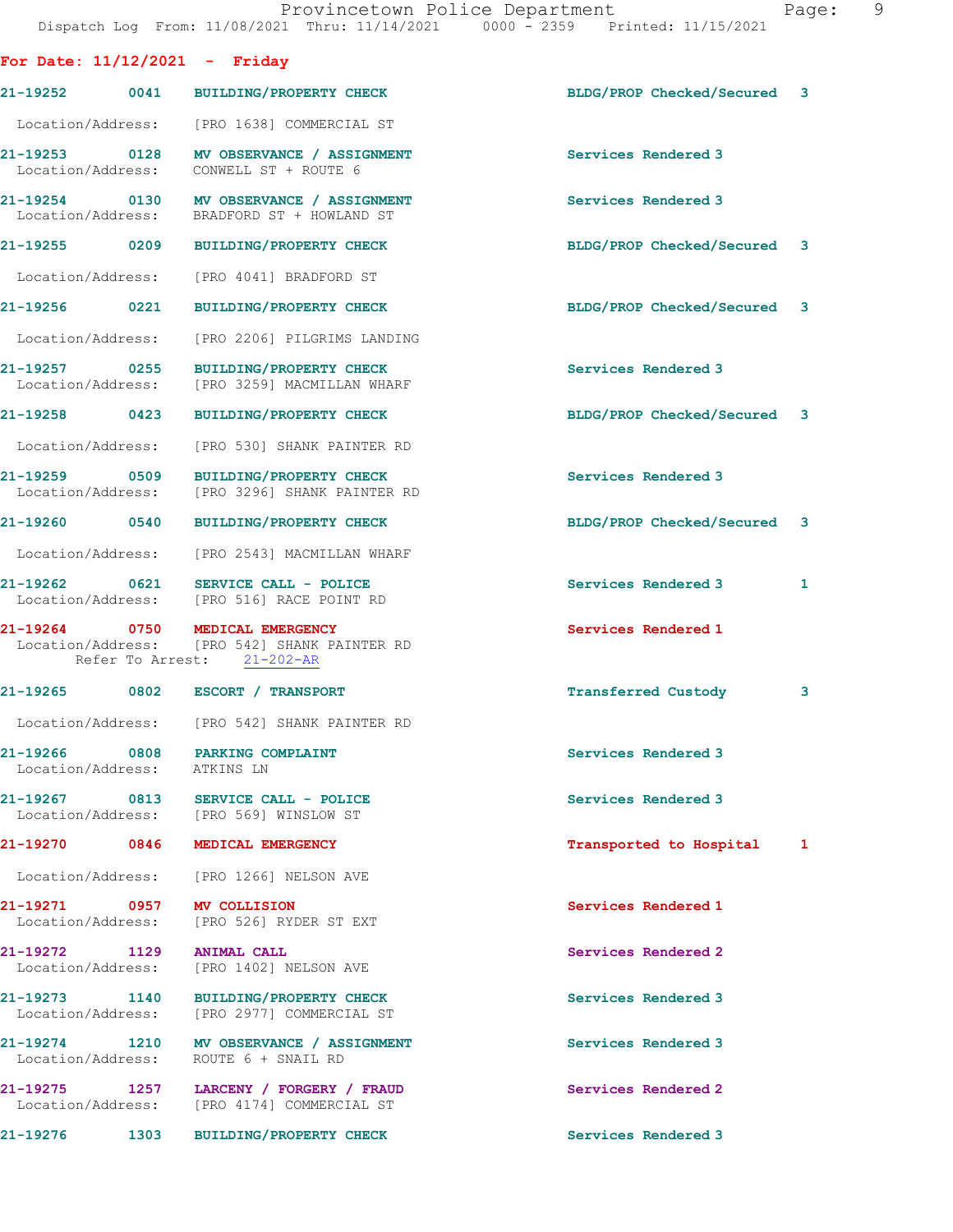Location/Address: [PRO 3430] COMMERCIAL ST

21-19277 1329 SERVE WARRANT SERVE SERVE SERVE SERVE SERVE SERVE SERVE SERVE SERVE SERVE SERVE SERVE SERVE SER

21-19278 1350 MEDICAL EMERGENCY Transported to Hospital 1

21-19281 1457 SERVICE CALL - POLICE 21-19281 Services Rendered 3

21-19282 1508 ASSIST CITIZEN Services Rendered 3

Location/Address:

21-19294 1958 MEDICAL EMERGENCY **1958 1969 1969 1969 1969** PATIENT REFUSAL 1

21-19301 2229 BUILDING/PROPERTY CHECK Services Rendered 3 Location/Address: [PRO 530] SHANK PAINTER RD

## For Date: 11/13/2021 - Saturday

21-19302 0006 BUILDING/PROPERTY CHECK Services Rendered 3 Location/Address: [PRO 3259] MACMILLAN WHARF 21-19304 0024 BUILDING/PROPERTY CHECK BLDG/PROP Checked/Secured 3

Location/Address: [PRO 1789] BRADFORD ST

Location/Address: [PRO 440] HARRY KEMP WAY

21-19280 1433 BUILDING/PROPERTY CHECK Services Rendered 3<br>
Location/Address: [PRO 2483] COMMERCIAL ST [PRO 2483] COMMERCIAL ST

Location/Address: [PRO 569] WINSLOW ST

Location/Address: CAPTAIN BERTIES WAY

21-19283 1519 COMPLAINT - GENERAL SPOKEN TO 3 Location/Address: [PRO 2637] COMMERCIAL ST

21-19284 1524 FOLLOW UP **FOLLOW UP** 2 Location/Address: [PRO 253] COMMERCIAL ST

21-19285 1621 BUILDING/PROPERTY CHECK Services Rendered 3<br>
Location/Address: [PRO 2512] JEROME SMITH RD [PRO 2512] JEROME SMITH RD

21-19286 1709 MV OBSERVANCE / ASSIGNMENT Services Rendered 3 Location/Address: HARRY KEMP WAY + HOWLAND ST

Location/Address: [PRO 413] CONWELL ST

21-19290 1816 ANIMAL CALL Services Rendered 2 Location/Address: ROUTE 6 + SANDY HILL LN

21-19291 1824 ASSIST CITIZEN Services Rendered 3 Location/Address: [PRO 542] SHANK PAINTER RD

21-19292 1824 COMPLAINT - GENERAL SERIES Services Rendered 3<br>
Location/Address: [PRO 2237] PEARL ST

21-19293 1949 ANIMAL CALL Services Rendered 2 Location/Address: [PRO 2637] COMMERCIAL ST

Location/Address: [PRO 356] COMMERCIAL ST

Location/Address: [PRO 2637] COMMERCIAL ST

Location/Address: [PRO 182] COMMERCIAL ST

Location/Address: BRADFORD ST + RYDER ST

Location/Address: [PRO 542] SHANK PAINTER RD

21-19300 2153 FOLLOW UP Services Rendered 2

21-19295 2007 FOLLOW UP 2008 2007 2007 2008 2008 2011 2012 2012 2013

21-19298 2109 MV OBSERVANCE / ASSIGNMENT Services Rendered 3

21-19288 1755 HAZARDS Services Rendered 2 1

21-19297 2046 BUILDING/PROPERTY CHECK BLDG/PROP Checked/Secured 3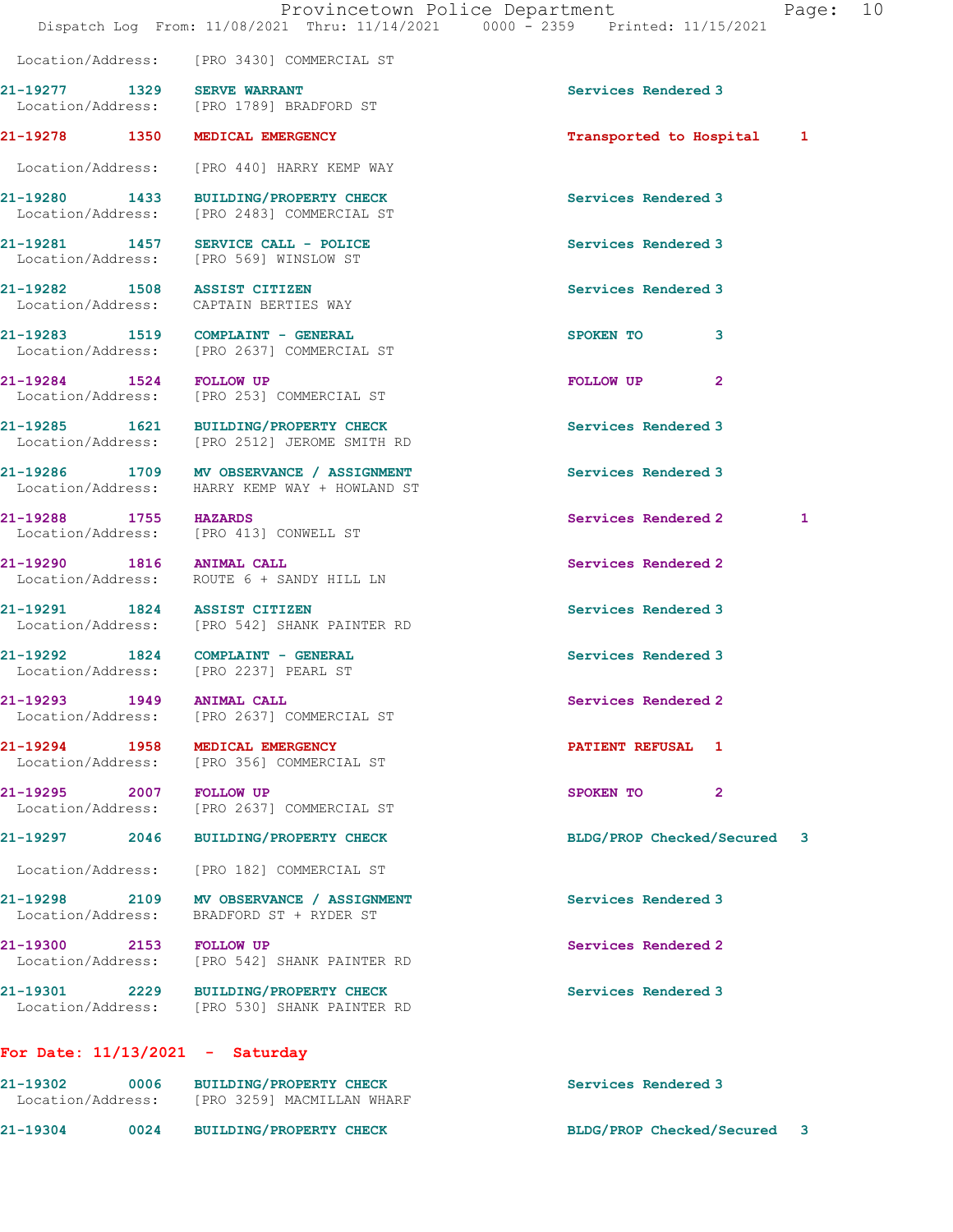Location/Address: [PRO 444] HIGH POLE HILL

Location/Address: ROUTE 6 + HOWLAND ST

21-19322 0835 FOLLOW UP Could Not Locate 2

Location/Address: ROUTE 6 + HOWLAND ST

21-19324 0912 MV STOP VERBAL WARNING 3 Location/Address:

Location/Address: ROUTE 6

21-19305 0028 DISORDERLY SPOKEN TO 1 Location/Address: [PRO 484] MASONIC PL

21-19307 0043 911 - GENERAL Services Rendered 1 Location/Address: [PRO 397] COMMERCIAL ST

Location/Address: [PRO 105] COMMERCIAL ST

21-19309 0118 MV OBSERVANCE / ASSIGNMENT Services Rendered 3 Location/Address: BRADFORD ST + RYDER ST

21-19310 0137 MV OBSERVANCE / ASSIGNMENT Services Rendered 3 Location/Address: BRADFORD ST + HOWLAND ST

Location/Address: [PRO 3430] COMMERCIAL ST

21-19312 0249 BUILDING/PROPERTY CHECK Services Rendered 3 Location/Address: [PRO 2540] RACE POINT RD

21-19313 0253 SUSPICIOUS ACTIVITY<br>
Location/Address: [PRO 539] SHANK PAINTER RD [PRO 539] SHANK PAINTER RD

Location/Address: [PRO 512] PRINCE ST

21-19315 0506 BUILDING/PROPERTY CHECK Services Rendered 3 Location/Address: [PRO 1778] SHANK PAINTER RD

21-19316 0537 FOLLOW UP Services Rendered 2 Location/Address: [PRO 539] SHANK PAINTER RD

21-19317 0541 MV OBSERVANCE / ASSIGNMENT Services Rendered 3 Location/Address: HIGH POLE HILL + BRADFORD ST

21-19318 0547 MV OBSERVANCE / ASSIGNMENT Services Rendered 3

21-19319 0601 SERVICE CALL - POLICE 21 Services Rendered 3 Location/Address: [PRO 516] RACE POINT RD

Location/Address: [PRO 519] RACE POINT RD

21-19321 0746 MV DISABLED Services Rendered 2 Location/Address: WEST VINE ST + BLUEBERRY AVE

Location/Address: [PRO 1281] BANGS ST

21-19308 0113 BUILDING/PROPERTY CHECK BLDG/PROP Checked/Secured 3

21-19311 0248 BUILDING/PROPERTY CHECK BLDG/PROP Checked/Secured 3

21-19314 0505 BUILDING/PROPERTY CHECK BLDG/PROP Checked/Secured 3

21-19320 0632 BUILDING/PROPERTY CHECK BLDG/PROP Checked/Secured 3

21-19323 0900 MV OBSERVANCE / ASSIGNMENT No Action Required 3

21-19325 0917 MV STOP Citation / Warning Issued 3

21-19326 0952 ANIMAL CALL Referred to Other Agency 2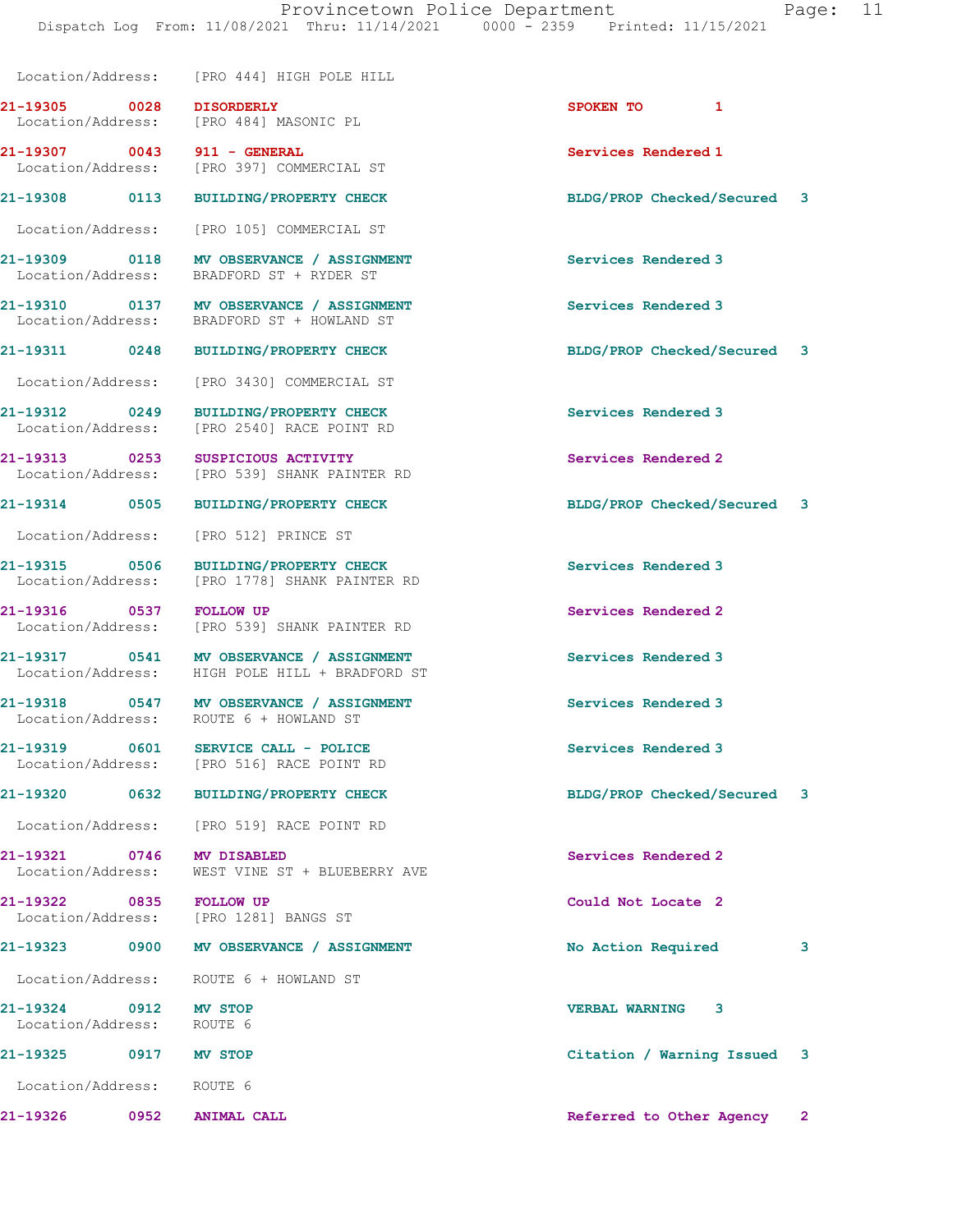|                                    | Provincetown Police Department<br>Dispatch Log From: 11/08/2021 Thru: 11/14/2021 0000 - 2359 Printed: 11/15/2021 |                             | Page: 12 |  |
|------------------------------------|------------------------------------------------------------------------------------------------------------------|-----------------------------|----------|--|
|                                    | Location/Address: [PRO 2490] PROVINCELANDS RD                                                                    |                             |          |  |
|                                    | 21-19327 1008 HARASSMENT / THREATS<br>Location/Address: [PRO 4019] HARBOR HILL RD                                | Services Rendered 2         |          |  |
|                                    | 21-19328 1040 BUILDING/PROPERTY CHECK<br>Location/Address: [PRO 2977] COMMERCIAL ST                              | Services Rendered 3         |          |  |
| 21-19329 1053 MV COLLISION         | Location/Address: HARRY KEMP WAY + HOWLAND ST<br>Refer To Arrest: 21-203-AR<br>Refer To Accident: 21-92-AC       | Arrest(s) Made 1            |          |  |
|                                    | 21-19330 1135 MEDICAL EMERGENCY                                                                                  | Transported to Hospital 1   |          |  |
|                                    | Location/Address: [PRO 550] STANDISH ST                                                                          |                             |          |  |
|                                    | 21-19331 1155 MEDICAL EMERGENCY<br>Location/Address: [PRO 542] SHANK PAINTER RD                                  | PATIENT REFUSAL 1           |          |  |
|                                    | 21-19334 1315 HARASSMENT / THREATS<br>Location/Address: [PRO 542] SHANK PAINTER RD                               | FOLLOW UP<br>$\mathbf{2}$   |          |  |
| 21-19333 1316                      | <b>GENERAL INFO</b>                                                                                              | No Action Required          | 3        |  |
|                                    | Location/Address: [PRO 2500] COMMERCIAL ST                                                                       |                             |          |  |
| 21-19337 1410                      | <b>ANIMAL CALL</b><br>Location/Address: [PRO 442] HARRY KEMP WAY                                                 | Services Rendered 2         |          |  |
|                                    | 21-19338 1423 FIREARMS / WEAPONS<br>Location/Address: [PRO 221] COMMERCIAL ST                                    | <b>GONE ON ARRIVAL 2</b>    |          |  |
| 21-19339 1509                      | MEDICAL EMERGENCY                                                                                                | Transported to Hospital 1   |          |  |
|                                    | Location/Address: [PRO 3004] BRADFORD ST                                                                         |                             |          |  |
| 21-19340 1532 LOST PROPERTY        | Location/Address: COMMERCIAL ST + RYDER ST                                                                       | Services Rendered 3         |          |  |
| 21-19341 1543 FOLLOW UP            | Location/Address: [PRO 542] SHANK PAINTER RD                                                                     | SPOKEN TO<br>2              |          |  |
| 21-19343    1624    FIRE - OTHER   | Location/Address: [PRO 526] RYDER ST EXT                                                                         | Extinguished 1              |          |  |
| 21-19344 1640 ASSIST CITIZEN       | Location/Address: [PRO 3335] COMMERCIAL ST                                                                       | Services Rendered 3         |          |  |
|                                    | 21-19346 1852 LARCENY / FORGERY / FRAUD<br>Location/Address: [PRO 4015] COMMERCIAL ST                            | $\mathbf{2}$<br>FOLLOW UP   |          |  |
| 21-19347 2038<br>Location/Address: | <b>FOLLOW UP</b><br>WEST FRANKLIN ST                                                                             | Services Rendered 2         |          |  |
| 21-19348 2127 FOLLOW UP            | Location/Address: [PRO 125] COMMERCIAL ST                                                                        | Services Rendered 2         |          |  |
| 21-19349 2142<br>Location/Address: | MEDICAL EMERGENCY<br>[PRO 60] BRADFORD ST                                                                        | Services Rendered 1         |          |  |
|                                    | 21-19350 2205 BUILDING/PROPERTY CHECK                                                                            | BLDG/PROP Checked/Secured 3 |          |  |
|                                    |                                                                                                                  |                             |          |  |

21-19351 0004 MEDICAL EMERGENCY PATIENT REFUSAL 1 Location/Address: COMMERCIAL ST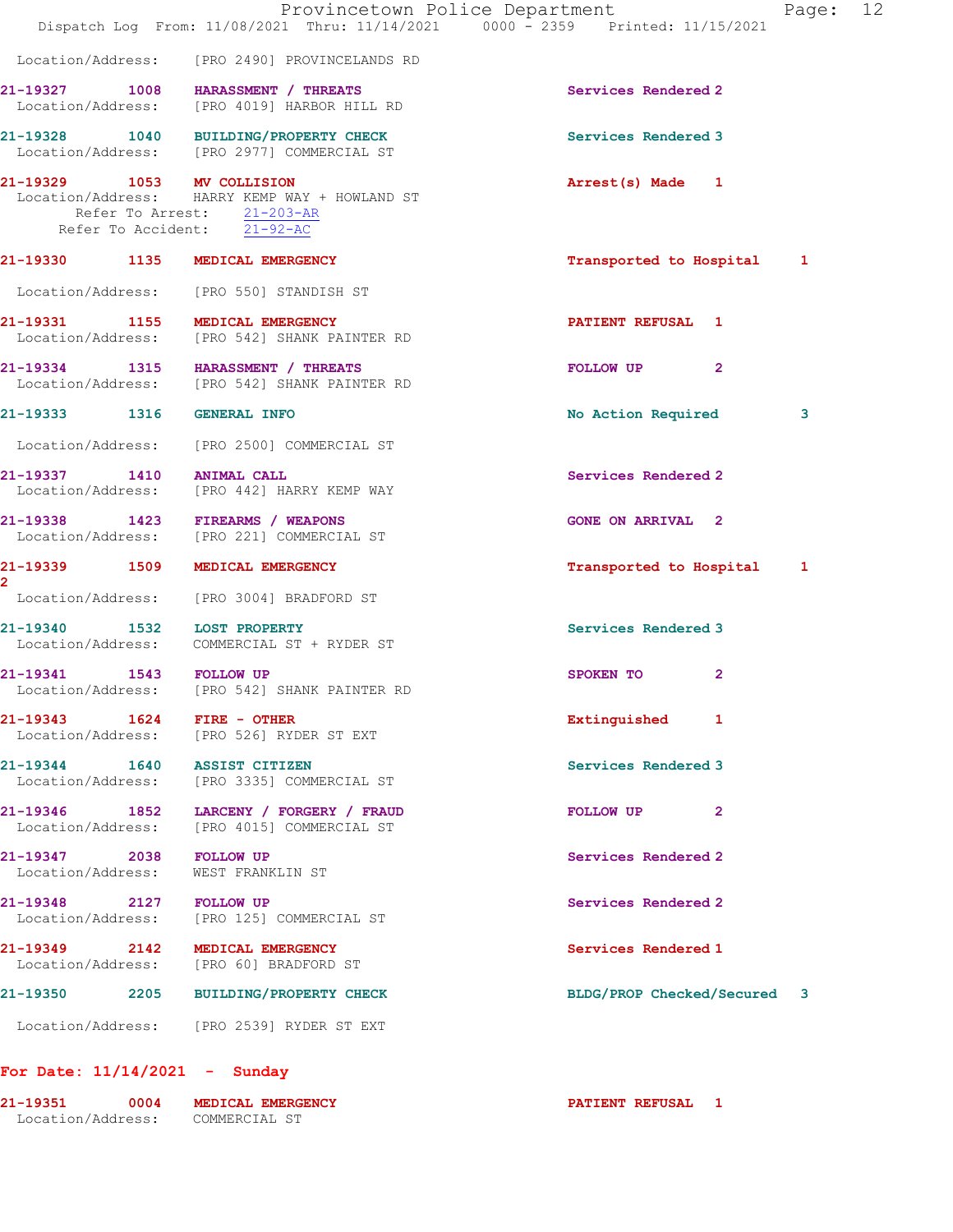|                              |      | 21-19352 0008 COMPLAINT - GENERAL<br>Location/Address: [PRO 978] MAPLE CT              | <b>Unfounded</b><br>3       |   |
|------------------------------|------|----------------------------------------------------------------------------------------|-----------------------------|---|
|                              |      | 21-19353 0107 MV OBSERVANCE / ASSIGNMENT<br>Location/Address: BRADFORD ST + JOHNSON ST | Services Rendered 3         |   |
|                              |      | 21-19355 0117 BUILDING/PROPERTY CHECK                                                  | BLDG/PROP Checked/Secured 3 |   |
|                              |      | Location/Address: [PRO 1638] COMMERCIAL ST                                             |                             |   |
|                              |      | 21-19356 0126 BY-LAW VIOLATION<br>Location/Address: [PRO 3432] COMMERCIAL ST           | <b>GONE ON ARRIVAL 2</b>    |   |
| 21-19357 0133 MV STOP        |      | Location/Address: ROUTE 6 + CONWELL ST                                                 | <b>VERBAL WARNING 3</b>     |   |
|                              |      | 21-19358 0210 MV OBSERVANCE / ASSIGNMENT<br>Location/Address: BRADFORD ST + HOWLAND ST | Services Rendered 3         |   |
|                              |      | 21-19359 0211 BUILDING/PROPERTY CHECK                                                  | BLDG/PROP Checked/Secured 3 |   |
|                              |      | Location/Address: [PRO 3259] MACMILLAN WHARF                                           |                             |   |
| 21-19360 0221                |      | MV STOP                                                                                | No Action Required          | 3 |
|                              |      | Location/Address: BRADFORD ST + ANTHONY ST                                             |                             |   |
|                              |      | 21-19361 0513 BUILDING/PROPERTY CHECK<br>Location/Address: [PRO 2512] JEROME SMITH RD  | Services Rendered 3         |   |
|                              |      | 21-19362 0514 MV OBSERVANCE / ASSIGNMENT<br>Location/Address: ROUTE 6 + HOWLAND ST     | Services Rendered 3         |   |
|                              |      | 21-19363 0609 BUILDING/PROPERTY CHECK                                                  | BLDG/PROP Checked/Secured 3 |   |
|                              |      | Location/Address: [PRO 519] RACE POINT RD                                              |                             |   |
|                              |      | 21-19364 0617 MV OBSERVANCE / ASSIGNMENT<br>Location/Address: ROUTE 6 + SNAIL RD       | Services Rendered 3         |   |
|                              |      | 21-19366 0839 MEDICAL EMERGENCY                                                        | Transported to Hospital     | 1 |
|                              |      | Location/Address: [PRO 440] HARRY KEMP WAY                                             |                             |   |
|                              |      | 21-19367 0859 FLIGHT COVERAGE<br>Location/Address: [PRO 516] RACE POINT RD             | Services Rendered 3         |   |
|                              |      | 21-19368 0918 LOST PROPERTY<br>Location/Address: [PRO 542] SHANK PAINTER RD            | Services Rendered 3         |   |
|                              |      | 21-19369 1004 LOST PROPERTY<br>Location/Address: [PRO 542] SHANK PAINTER RD            | Services Rendered 3         |   |
|                              |      | 21-19372 1053 ASSIST CITIZEN<br>Location/Address: [PRO 542] SHANK PAINTER RD           | Services Rendered 3         |   |
|                              |      | 21-19373 1111 MV COMPLAINT<br>Location/Address: [PRO 542] SHANK PAINTER RD             | Services Rendered 2         |   |
|                              |      | 21-19374 1144 911 - GENERAL<br>Location/Address: [PRO 2496] BAYBERRY AVE               | Services Rendered 1         |   |
| 21-19375 1212 MV DISABLED    |      | Location/Address: SNAIL RD + ROUTE 6                                                   | Services Rendered 2         |   |
| 21-19376                     | 1300 | <b>MEDICAL EMERGENCY</b>                                                               | Transported to Hospital 1   |   |
| Location/Address: GOSNOLD ST |      |                                                                                        |                             |   |
| 21-19378                     |      | 1559 BUILDING/PROPERTY CHECK<br>Location/Address: [PRO 105] COMMERCIAL ST              | Services Rendered 3         |   |